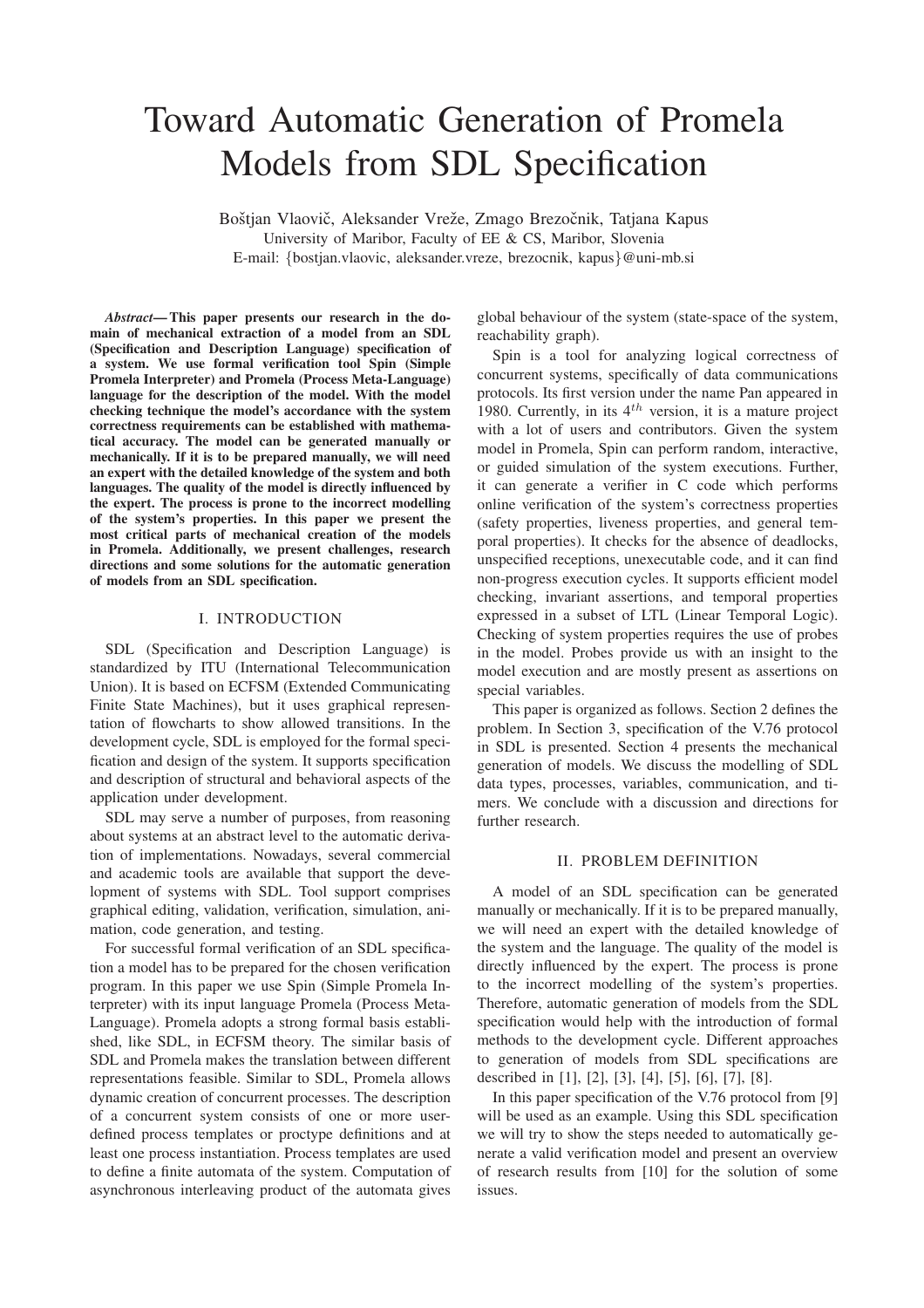

Fig. 1. Graphical description of V.76 protocol and its environment

## III. SPECIFICATION OF V.76 PROTOCOL

The system used in [9] is a simplified version of the protocol described in [11]. ITU-T V.76 Recommendation describes a protocol to establish Data Link Connections (DLCs) between two modems and to transfer data over these connections (Fig. 3). The V.76 SDL specification and associated files can be downloaded in ObjectGeode and Tau SDL formats from the Internet [9]. The specification from [9] includes one ASN.1 (Abstract Syntax Notation One) data type definition. We decided to replace it with SDL96-compliant definition of data types to avoid the ASN.1 extensions of the Z.100 standard (Fig. 1).

Fig. 3 shows communication between two service users. Several connections can exist in parallel: SUA may establish DLC number 0 to transmit voice and DLC number 1 to transmit data to or from SUB. A request on one side is generally followed by an indication on the other side of the connection. Fig. 2 shows four stages of the expected connection. In the first stage SUs can optionally perform exchange identification procedures. Next, establishment of a data link connection is expected. On receipt of an L-ESTABLISH request primitive (L EstabReq) from its SU, the V.76 shall attempt to establish the DLC.



Fig. 3. Communication between SUA and SUB through V.76 protocol

The DLC entity transmits a Set Asynchronous Balanced Mode Extended (SABME) frame, the retransmission counter is reset, and timer T320 [11] is started [9]. If a peer DLC entity, based on the response from its SU (L EstabResp), is able to establish the DLC, it shall respond with Unnumbered Acknowledge (UA) and enter the connected state. Otherwise it should respond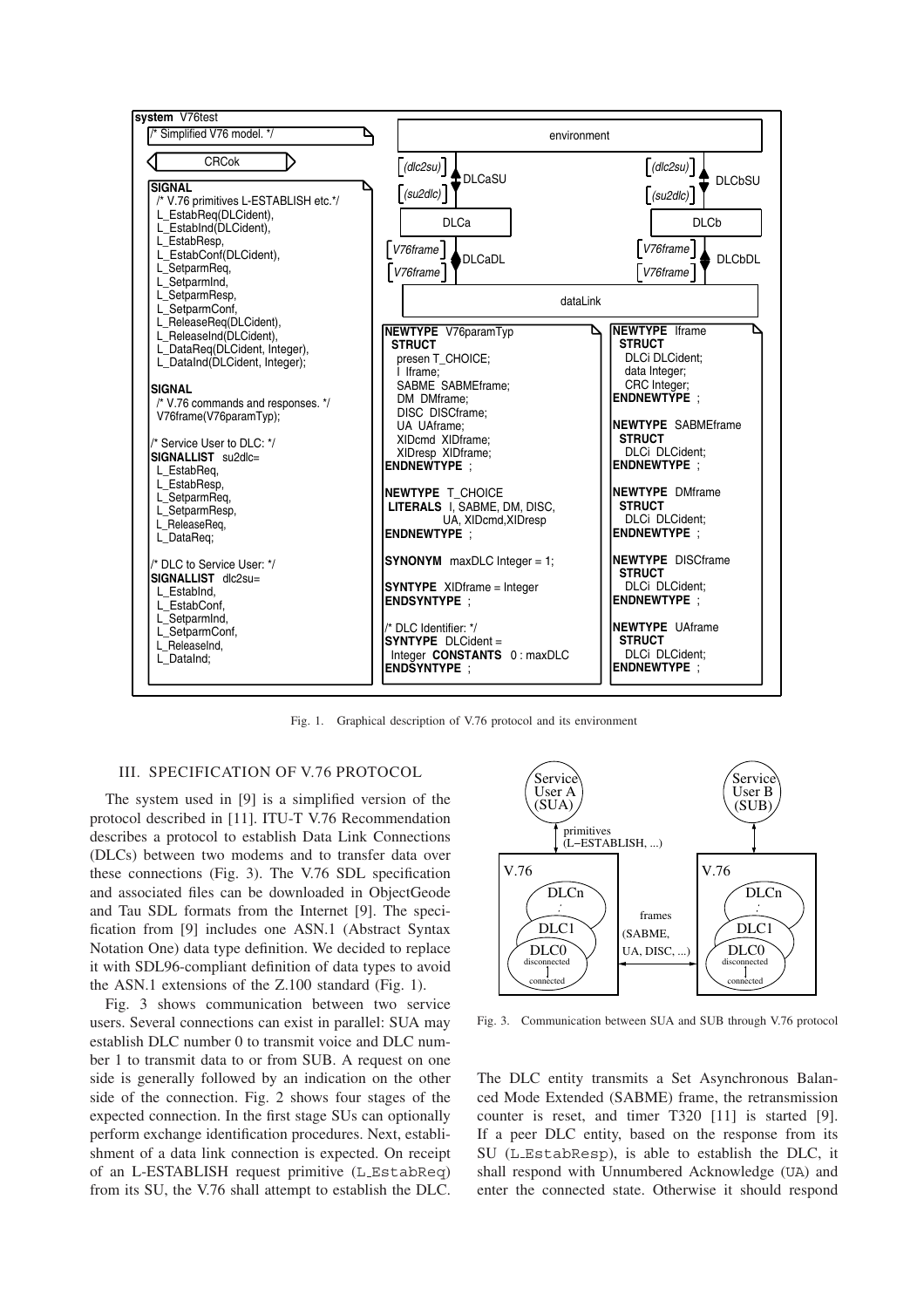

Fig. 2. Four stages of V.76 protocol connection between SUs

with Disconnect Mode (DM). Once in the connected state, information transfer may begin. DLC receives data from SU with the use of an L-DATA request primitive (L DataReq). Data are transmitted in an I frame. Structure of the I frame is shown in Fig. 1 with the definition of data type Iframe. Communication is terminated with the L-RELEASE request primitive (L ReleaseReq) from any SU. Description of the protocol in greater detail is outside the scope of this paper and can be found in [9], [11].

Since verification with Spin requires a complete system, we included environment processes SUa and SUb, which can receive and send all signals that are defined at the channels DLCaSU and DLCbSU. Fig. 1 shows a graphical description of the V76test SDL system that is used in this paper as a reference SDL specification. Blocks DLCa and DLCb describe the V.76 protocol and are identical. Each block consists of two processes dispatch and DLC (Fig. 4). Process dispatch creates new DLCs on request (L EstabReq) from SU or refuses new connections with L ReleaseInd. Each DLC is managed by its own DLC process. Unreliable transfer of frames is modelled in the dataLink block (Fig. 5). All choices that were in [9] specified as an informal text in processes AtoB and BtoA were replaced with the nondeterministic decision (Fig. 6). No other changes to the original system specification were made.

## IV. AUTOMATIC GENERATION OF MODELS

The SDL specification of the V.76 protocol includes most of the elements that are used in real-life specificati-



Fig. 4. Graphical description of DLCa process

ons in the industry:

- *•* SDL data types and expressions,
- *•* dynamic process creation,
- *•* priority signal,
- *•* implicit transition,
- *•* spontaneous transition,
- *•* save construct,
- *•* priority input,
- enabling condition,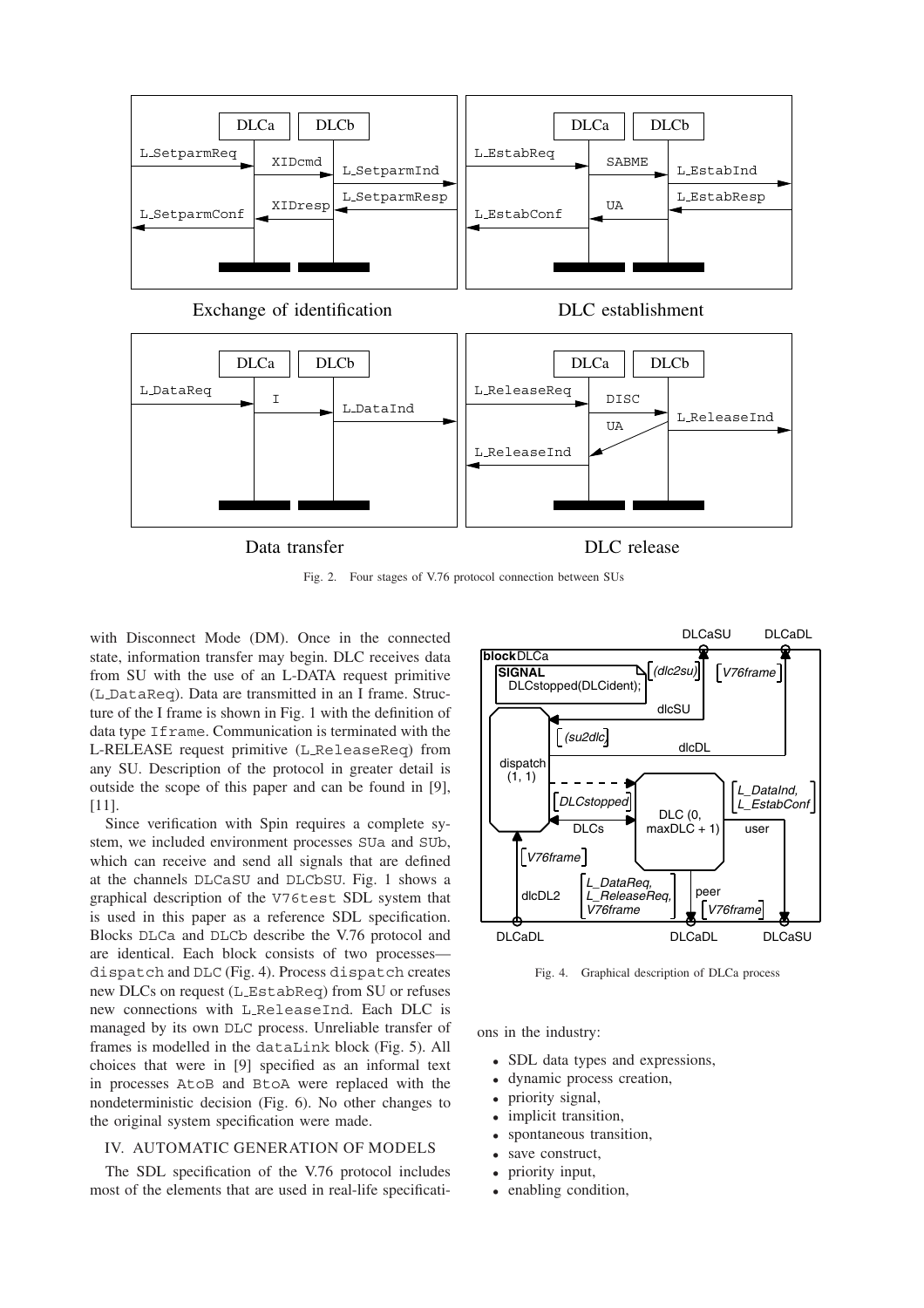





Fig. 6. Process AtoB

- *•* asterisk input,
- direct (PId) and indirect addressing (name of the process, name of the signal route),
- *•* path limitations introduced by the via statement,
- *•* asterisk state,
- *•* timers and
- *•* procedures.

Most of them can not be properly modelled with existing approaches. We believe that their support in the mechanical generation of models is crucial for the recognition of formal verification as an equally important step of the product development activities in the industry.

## *A. Data Types*

Data in SDL are based on the concept of ADT (Abstract Data Type). ASN.1 can also be used as a data type notation in combination with SDL, but it is not included in our research activities. An ADT describes the functional properties of data objects. It defines the result of operations on data objects without constraining how this result is obtained. The latter is up to the implementation of a data object [12]. Predefined data sorts and data generators are defined in Annex D to the recommendation Z.100 [13].

Our algorithms for modelling the predefined data types and operators are described in [10]. We define algorithms for automatic modelling of *INTEGER, BOOLEAN, PId,*

| #define<br>NUL      |    |
|---------------------|----|
| #define<br>SOH      | 1  |
|                     |    |
|                     |    |
|                     |    |
| #define<br>ZERO     | 48 |
| #define<br>ONE      | 49 |
|                     |    |
|                     |    |
|                     |    |
| #define<br>ASTERISK | 42 |
| #define<br>PLUS     | 49 |
|                     |    |
|                     |    |
|                     |    |
| #define<br>CHAR A   | 65 |
| #define<br>CHAR B   | 65 |

Fig. 7. Some definitions of *CHARACTER* data type literals

*NATURAL, CHARACTER, CHARSTRING, REAL, TIME,* and *DURATION* data types. All rational numbers are currently modelled with integers. Their accurate modelling is part of our current research activities [14].

For the CHARACTER data type we use the Promela #define directive for all literals that are defined in [13] (Fig. 7). Data type *CHARSTRING* is by default limited to 32 characters. Fig. 8 shows modelling of both data type and strcpy operator with the use of the inline statement.

```
typedef pt_character {unsigned char : 7 = 0}#define pcv_charstring_max 33
typedef pt_charstring {byte char[pcv_charstring_max]}
inline strcpy(pfv<sub>-stringB,pfv<sub>-stringA)</sub>{</sub>
  d step{
     pfv_{-}tmp=1;do
       :: ((pfv_tmp<=pcv_charstring_max) &&
               pfv_stringA.char[pfv_tmp]!=NUL) ->
               pfv_{\text{-}}stringB_{\text{-}}char[pfv_{\text{-}}tmp]=
               pfv_stringA.char[pfv_tmp];pfv_tmp++;
       :: else −> break
    od
  }
}
```
Fig. 8. Modelling of *CHARSTRING* data type and strcpy operator

Fig. 9 shows the model of the T CHOICE and Iframe data types defined in the V76test system (Fig. 1). During the static analysis of the system we check the range of each data type and try to optimize its representation in the Promela model. Explicitly declared literals are defined as constant values. Such representation allows redefinition of some predefined values such as  $1, 2, \ldots$ 

Each SDL ADT can contain one or more operators. Tools used in the industry provide interfaces and skeletons for the implementation of the ADT operators in C programming language. External files can include complex functions and define new data structures and header files. One of the reasons we decided to use Spin is its support for embedded C code in a model ([15], [16]). Every SDL specification from our industry projects uses such operators.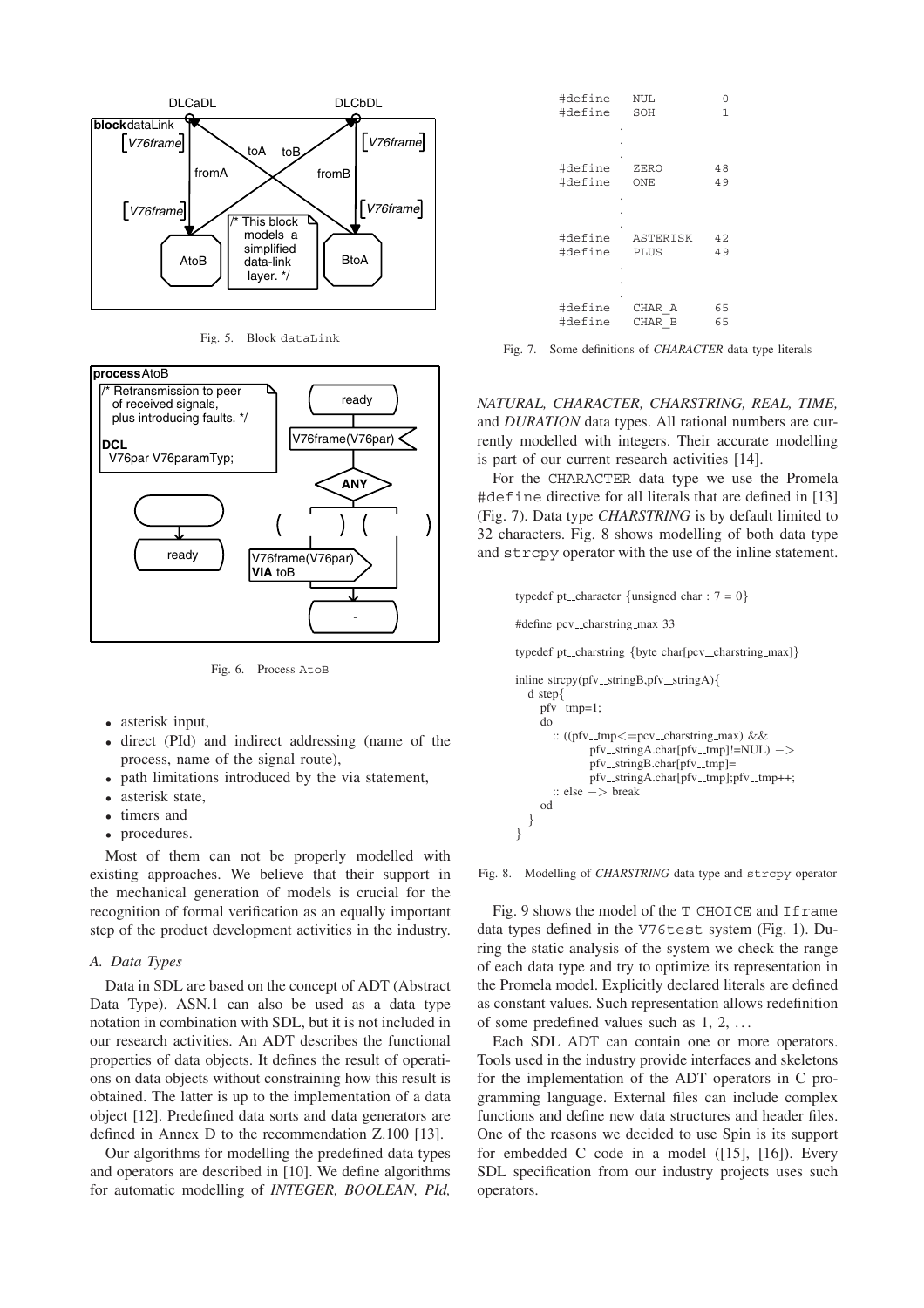```
typedef T CHOICE {byte val}
#define T_CHOICE__I 1
#define T_CHOICE__SABME 2
#define T_CHOICE__DM 3
#define T_CHOICE__DISC 4
#define T_CHOICE__UA 5
#define T_CHOICE__XIDcmd 6
#define T_CHOICE__XIDresp 7
#define T_CHOICE_undefined_value 8
typedef Iframe {
  DLCident DLCi;
  int data;
  int CRC
}
typedef DLCident {byte val}
```
Fig. 9. Some definitions of data types from V76test system

Mechanical generation of models with support for the external operators presents a big challenge. Our current approach is divided into two phases. First, exhaustive analysis of the SDL specification and C code is performed. This phase involves analysis of data structures, global variables, function calls, and all external files which are included through the ADT operator mechanism. Next, we build a model of the specification [14]. First results of our research are promising.

#### *B. Processes and Variables*

SDL processes are communicating extended finite-state machines and can be modelled with Promela proctypes. Algorithms for the automatic generation of SDL process models with the use of Promela's proctype definitions should support dynamic process creation, expressions in parameters, process communication and their termination.

SDL processes are either created at system initialisation time or later in the lifetime of the system by other processes in the same block. An arbitrary number of instances of a process can be active at the same time. Each process instance can be in a different state and therefore react differently to a signal at a given time. The number of processes may change during the lifetime of the system. The specification defines the initial and the maximum number of processes.

When a process instance is created, all variables of the process are also created—including predefined variables parent, offspring, and self. They are set to an initial value if specified. All variables which do not have an initial value remain undefined until they are first assigned a value in a transition [12]. Promela uses a different approach and always initializes all variables to some explicit or implicit predefined values. Special care has to be taken during the generation of the model to explicitly model the undefined value.

In a mechanically generated model, which is based on algorithms presented in [10], initial processes are created by the special process init. Fig. 10 shows part of the generated Promela model. The creation of the AtoB process demonstrates the interdependence of various parts of the model. The complexity of the model is greatly influenced by the explicit modelling of semantics of the

```
init{
pt pid offspring;
  atomic{
    if
    :: table dataLink AtoB free <
         table_dataLink_AtoB_max ->
       offspring = rundataLink__AtoB(chan__dataLink__AtoB[\
         table__dataLink__AtoB__free],_pid);
       table_pid_channum[offspring] =\
       chan__dataLink__AtoB[\
         table dataLink AtoB free];
       table pid channame[offspring] =\
         chan dataLink AtoB select +
       table dataLink AtoB free;
       table channame channum [\
         \overline{\text{chain}} dataLink AtoB select+\
         table dataLink AtoB freel =
       chan dataLink AtoB[\
         table dataLink AtoB free];
       if
         ::(offspring==0) ->
           pv runtime error = true;
         ::(offspring!=0) ->
           table__dataLink__AtoB__free++;
       fi;
    :: else -> pv__runtime_error = true;
    fi;
                        .
                       .
                        .
  }
}
```
Fig. 10. Part of the generated init process

SDL. Detailed explanation of all elements in Fig. 10 and presentation of the process modelling, even for the simple process AtoB, is unfortunately outside the scope of this paper.

The biggest remaining challenge for complete modelling of the dynamic process creation is a different interpretation of the process termination in SDL and Promela. An SDL process terminates at the end of its execution. At that time all associated resources are released—most notably PId. Promela distinguishes between the end of the process execution and its termination. Its resources are released at its termination, which can occur only when all younger processes have terminated first. The maximum number of simultaneously running processes is 255. Since each active process is guaranteed to have a unique PId within the system, it can be reused only after the process terminates. This difference creates a problem when an SDL specification is modelled where processes do not terminate in the reverse order of their creation. This issue requires further research activities.

## *C. Communication*

Each SDL process has an associated input queue. In [10] each proctype has an associated channel. The number of defined channels depends on the number of expected process instances during the system execution. If the initial and maximum number of processes is not explicitly specified, the mechanically generated model which is based on the algorithms presented in [10] is not in accordance with [17]. Both values are set to one, while recommendation Z.100 in this case defines the maximum